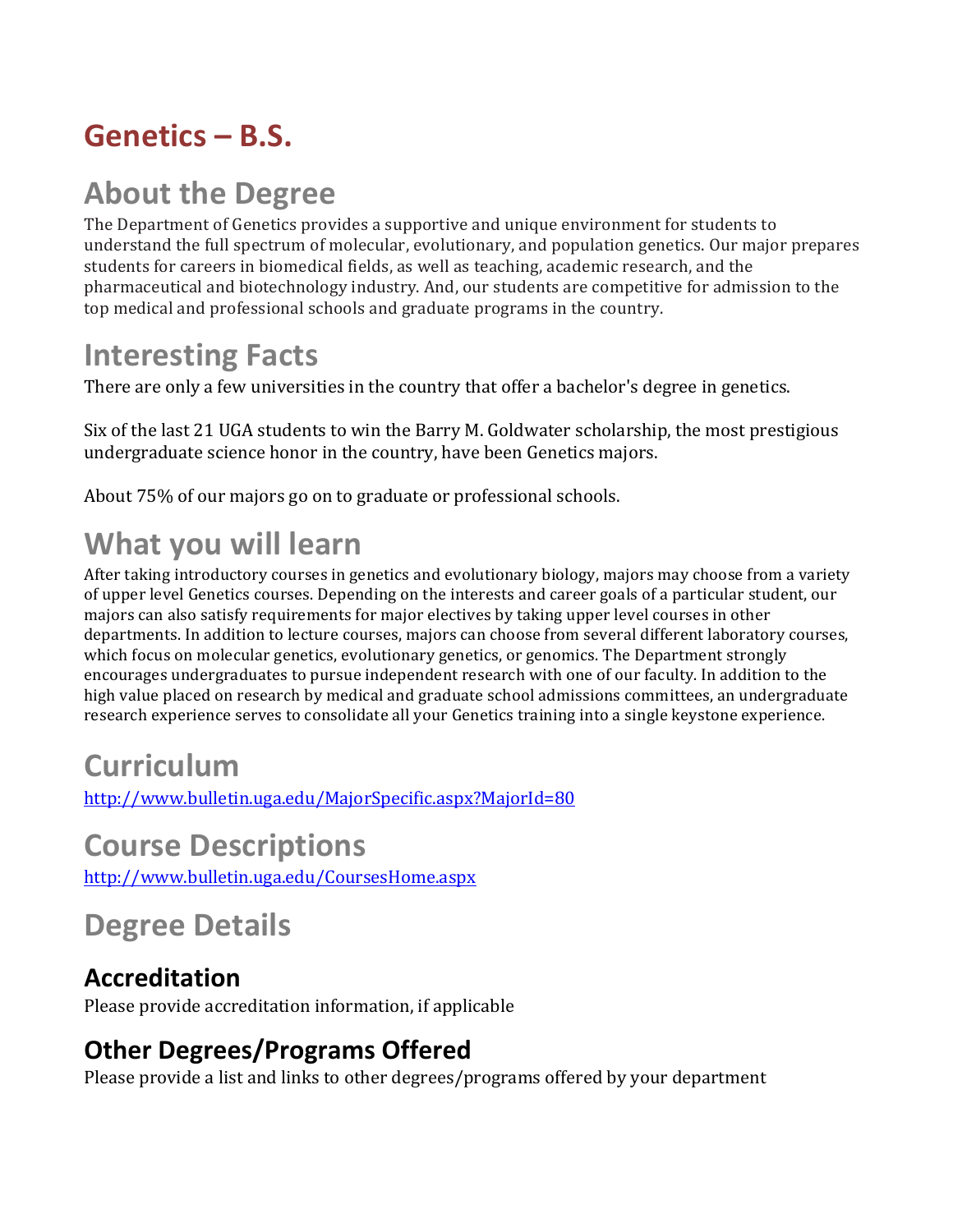#### **Research**

Genomics and Bioinformatics Evolutionary Biology Eukaryotic Molecular Genetics Evolutionary Ecology Developmental Biology Biotechnology Molecular Evolution Prokaryotic Molecular Genetics http://www.genetics.uga.edu/research.html

## **Outside the Classroom**

### **Student Organizations**

Genetics Student Association 

https://stuorg.stuact.uga.edu/PublicOrganization/View.action;jsessionid=CA54BAEBFFE25CDB D00DA05EC7836BF3?id=0040b8b01a4a9c21011a63a7b22d0013

### **Careers**

#### **Salaries\***

You can find information about careers in genetics and genomics, including educational requirements and median salary, at www.genome.gov/genomicCareers/.

| <b>Title</b>                          | Low      | High      | <b>Median</b> |
|---------------------------------------|----------|-----------|---------------|
| Sequencing center technician          | \$24,530 | \$62,260  | \$38,400      |
| Biology teacher (secondary<br>school) | \$34,280 | \$80,970  | \$65,080      |
| <b>Botanist</b>                       | \$34,620 | \$105,340 | \$58,390      |
| Molecular geneticist                  | \$35,620 | \$101,030 | \$65,080      |
| Bacterial geneticist/genomicist       | \$35,620 | \$101,030 | \$65,080      |
| Bioinformatician                      | \$35,620 | \$101,030 | \$65,080      |
| Policy maker/analyst                  | \$40,244 | \$105,124 | \$74,675      |
| Cytogenetic technologist              | \$45,000 | \$60,000  | \$52,000      |
| Science writer                        | \$61,659 | \$84,041  | \$73,000      |

From www.genome.gov/genomicCareers/

### **Employers\***

The University of Georgia University of Cincinnati Centers for Disease Control and Prevention Omni International Saint Jude Children's Hospital